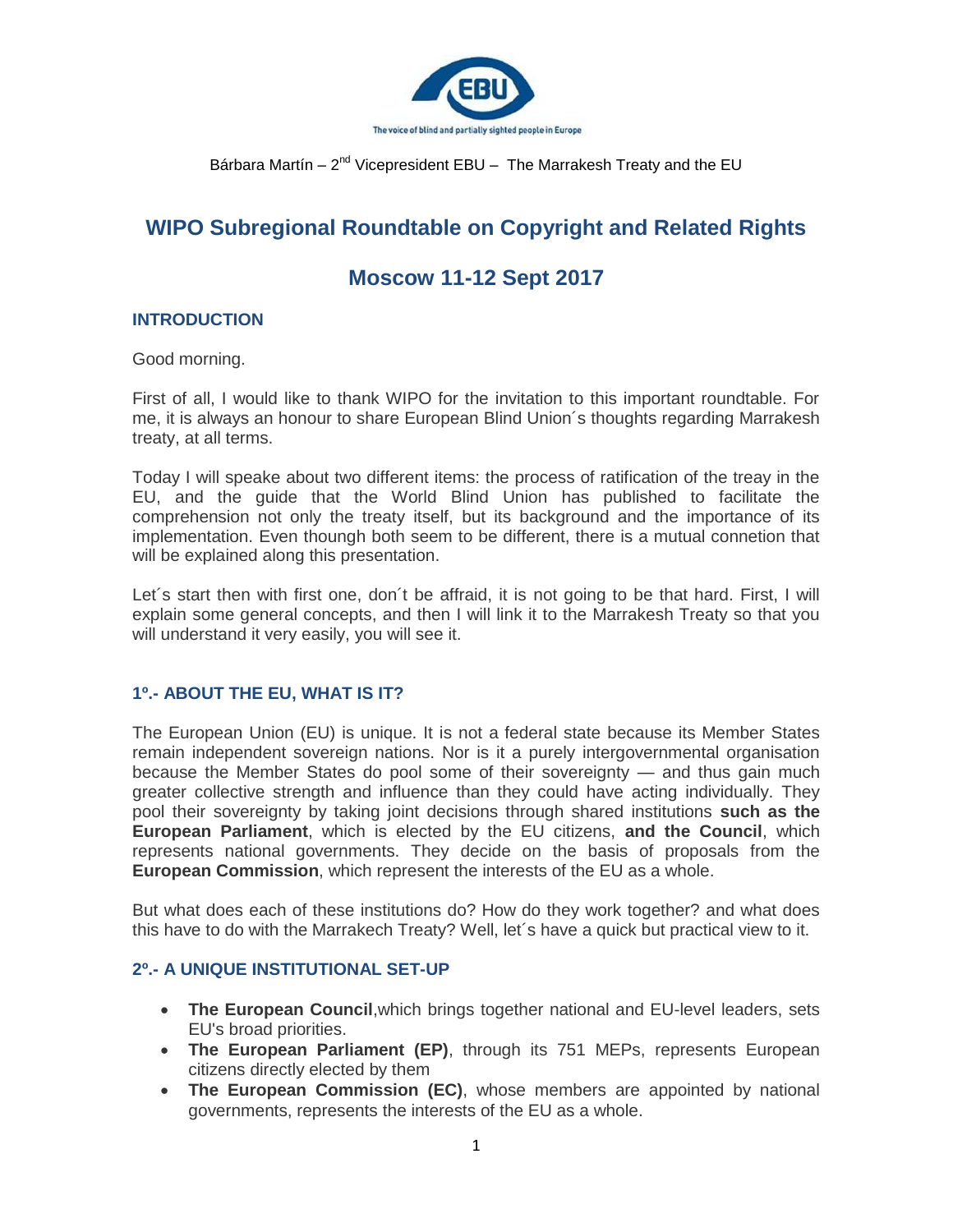

Together, these three institutions produce through the ["Ordinary Legislative Procedure"](http://www.europarl.europa.eu/aboutparliament/en/20150201PVL00004/Legislative-powers) the policies and laws that apply throughout the EU. In principle:

- **The EC proposes new laws, and the Parliament and Council adopt them**.
- **The Commission and the member countries** implement them,
- **The Commission** ensures that the laws are properly applied and implemented.

Other two other institutions that play vital roles:

- the **Court of Justice of the EU** upholds the rule of European law
- the **Court of Auditors** checks the financing of the EU's activities.

The powers and responsibilities of all of these institutions are laid down in the Treaties, which are the foundation of everything the EU does. They also lay down the rules and procedures that the EU institutions must follow.

The EU has a number of **other institutions and interinstitutional bodies** that play specialised roles thay you may have heard of:

- the **European Central Bank** is responsible for European monetary policy
- the **European Economic and Social Committee** represents civil society, employers and employees
- the **European Committee of the Regions** represents regional and local authorities

# **3º.- EU LAW PROCEDURE**

1º.- Before the **EC proposes new initiatives** it assesses the potential **economic**, **social** and **environmental** consequences that they may have. It does this by preparing 'Impact assessments' which set out the advantages and disadvantages of possible policy options.

The Commission also consults interested parties such as non-governmental organisations, local authorities and representatives of industry and civil society. Groups of experts give advice on technical issues. In this way, the Commission ensures that legislative proposals correspond to the needs of those most concerned and avoids unnecessary red tape. Citizens, businesses and organisations can participate.

2º.- The **European Parliament and the Council review proposals by the Commission and propose amendments**. If the Council and the Parliament cannot agree upon amendments, a second reading takes place. This was not the case for Marrakesh Treaty so there is no need to go through it in more detail.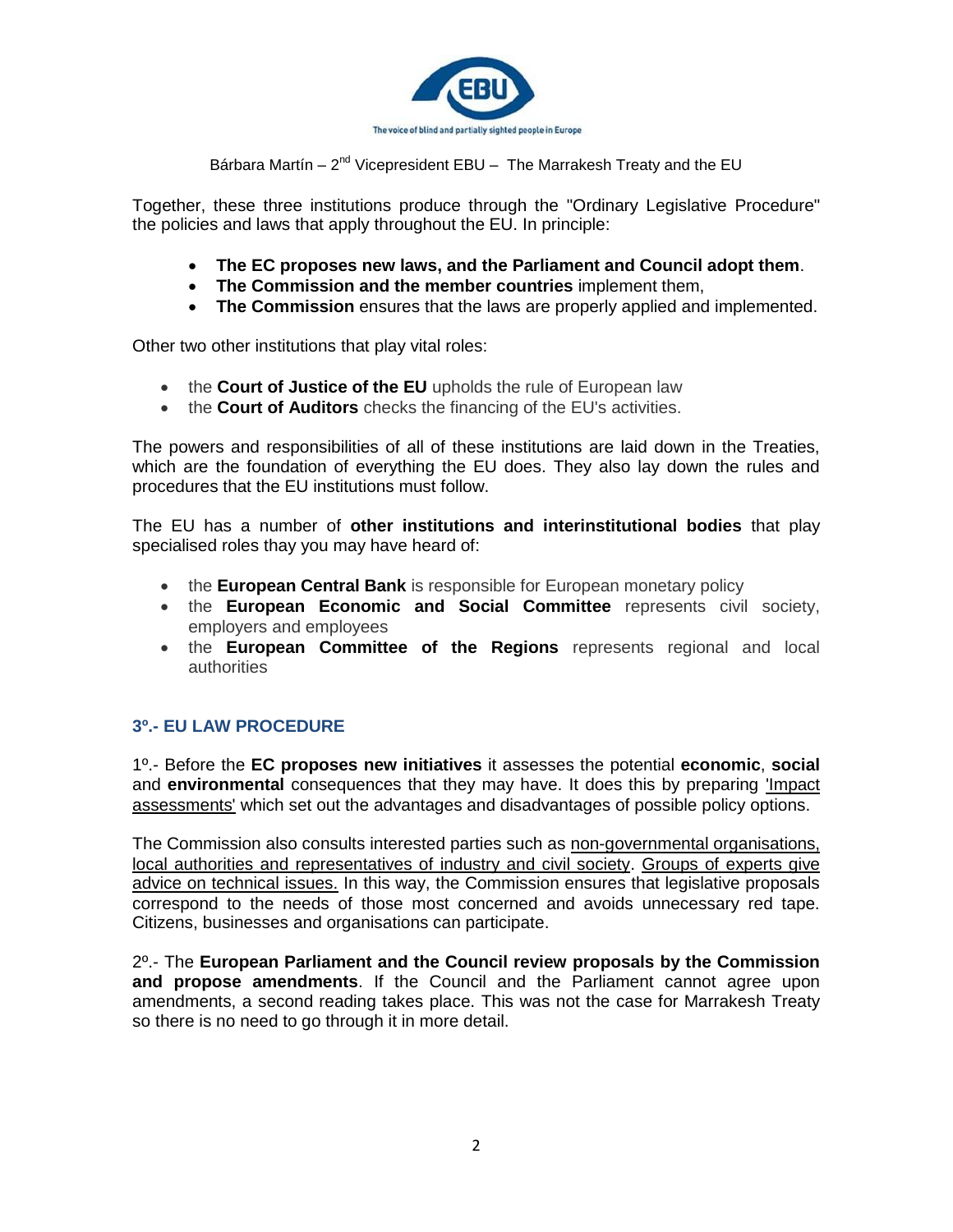

## **4º.- EU ACTS: Directives and Regulation**

- **binding** legal instruments (regulations, directives and decisions)
- **non-binding** instruments (resolutions, opinions)
- **other** instruments (EU institutions' internal regulations, EU action programmes...)

Regarding Marrakesh Treaty were needed, a directive and a regulation. Let´s see very briefly what they are to later on link it with Marrakesh itself.

A.- An **EU Directive** is a form of legislation that is "directed" at the Member States. It sets out the objective or policy which needs to be attained. The Member States must then pass the relevant domestic legislation to give effect to the terms of the Directive within a time frame set in the directive, for Marrrakesh, 1 year.

Directives are often used to help enforce the free trade, free movement and competition rules across the EU. They can also be used to establish common social policies, and thus can affect employment issues, labour law, working conditions, and health and safety.

Directives can be used to set minimum EU standards to be applied at national level, but also leave member states free to apply more stringent national measures, provided these do not conflict with free movement and free market rules.

B.- **Regulations** are legal acts with a direct and general application in all EU countries, which aim to ensure the uniform treatment of the EU law. This means that regulations:

- do not have to be transposed into national law,
- create rights and obligations for individuals and they can therefore invoke it directly before national courts,
- can be used as a reference by individuals in their relationship with other individuals, EU countries or EU authorities.

# **THE MARRAKESH TREATY IN THE EU.**

The Treaty was signed by the European Union on **30 April 2014** and will enter into force after its ratification as in everywhere else.

The implementation of the Marrakesh Treaty in the EU goes through two different legislative proposals, **a directive and a regulation**, both adopted on **17 July 2017**, although they are pending publication in the EU Official Journey.

*1º.- Directive on certain permitted uses of works and other subject-matter protected by copyright and related rights for the benefit of persons who are blind, visually impaired or otherwise print disabled <sup>1</sup> .*

 $\overline{a}$ <sup>1</sup> [EU Directive proposal](http://www.europarl.europa.eu/sides/getDoc.do?pubRef=-//EP//TEXT+TA+P8-TA-2017-0312+0+DOC+XML+V0//EN)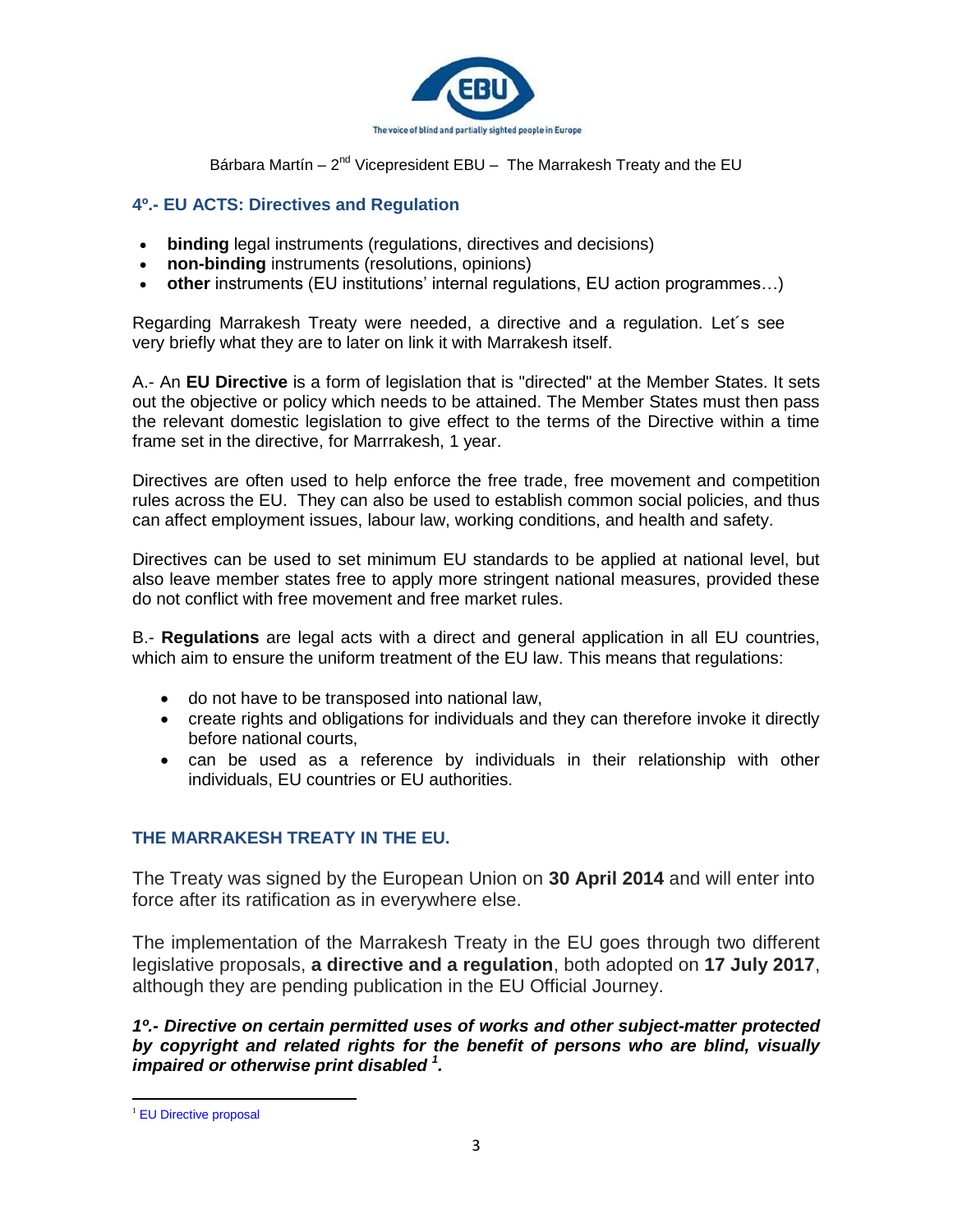

The **Directive** deals the right to make accessible copies of works for the beneficiaries, and to share them within the borders of the EU. It contains the definitions - "works", "copy in accessible format", "beneficiaries" and "authorized entities"-, the guarantee for the beneficiaries and authorized entities of which the Member States take over, the period of application of the directive, and its evaluation, control and review formats.

The Directive allows Member States to **optionally establish compensation schemes for publishers who consider themselves to be economically disadvantaged by the accessible format of their texts if they so wish**. The payment would be made by the authorized entity or entities, and the application of these compensations will be subject to strict conditions. Member States will decide whether or not to include such schemes when transposing the Directive into their national legislative frameworks.

#### *2º.- Regulation of the EP and of the Council on the cross-border exchange between the Union and third countries of accessible format copies of certain works and other subject-matter protected by copyright and related rights for the benefit of persons who are blind, visually impaired or otherwise print disabled <sup>2</sup> .*

The **Regulation** opens the way to the global exchange of works in accessible format, thus meeting the requirement of the Treaty of free transit of these works among all States ratifying it. It contains, in addition to the definitions and opening to the import and export of works in accessible format, the guidelines on the control of the works and the entities with which they are exchanged. These entities must keep a record of the works that they export or import, as well as the proposal of the calendar of application of the regulation and the formats of evaluation and modification of the same one.

## **CRITICAL ELEMENTS**

**1º.- When EU will ratify the treaty.**

We have to distinguish between the **adoption of the ratification decision by Council and the deposit of the ratification instrument with WIPO**. While the EU is free to take the ratification decision at any time, the deposit of the ratification decision with WIPO is the act that actually triggers the effective date of becoming a party to the treaty. The legal situation as regards the latter is that when the EU becomes party to an international treaty, it must be in a position to give full effect to its obligations deriving from that treaty.

The EU legal framework has to comply with the international treatying, this will be the case once the transposition deadline of the Directive has expired and the Regulation has become applicable because it will be only at that time that authorised entities in the EU will benefit from the domestic legal framework allowing them to engage in exchanges with other parties in the way foreseen by the treaty.

 $\ddot{\phantom{a}}$ 

<sup>&</sup>lt;sup>2</sup> [EU Regulation proposal](http://www.europarl.europa.eu/sides/getDoc.do?pubRef=-//EP//TEXT+TA+P8-TA-2017-0313+0+DOC+XML+V0//EN)